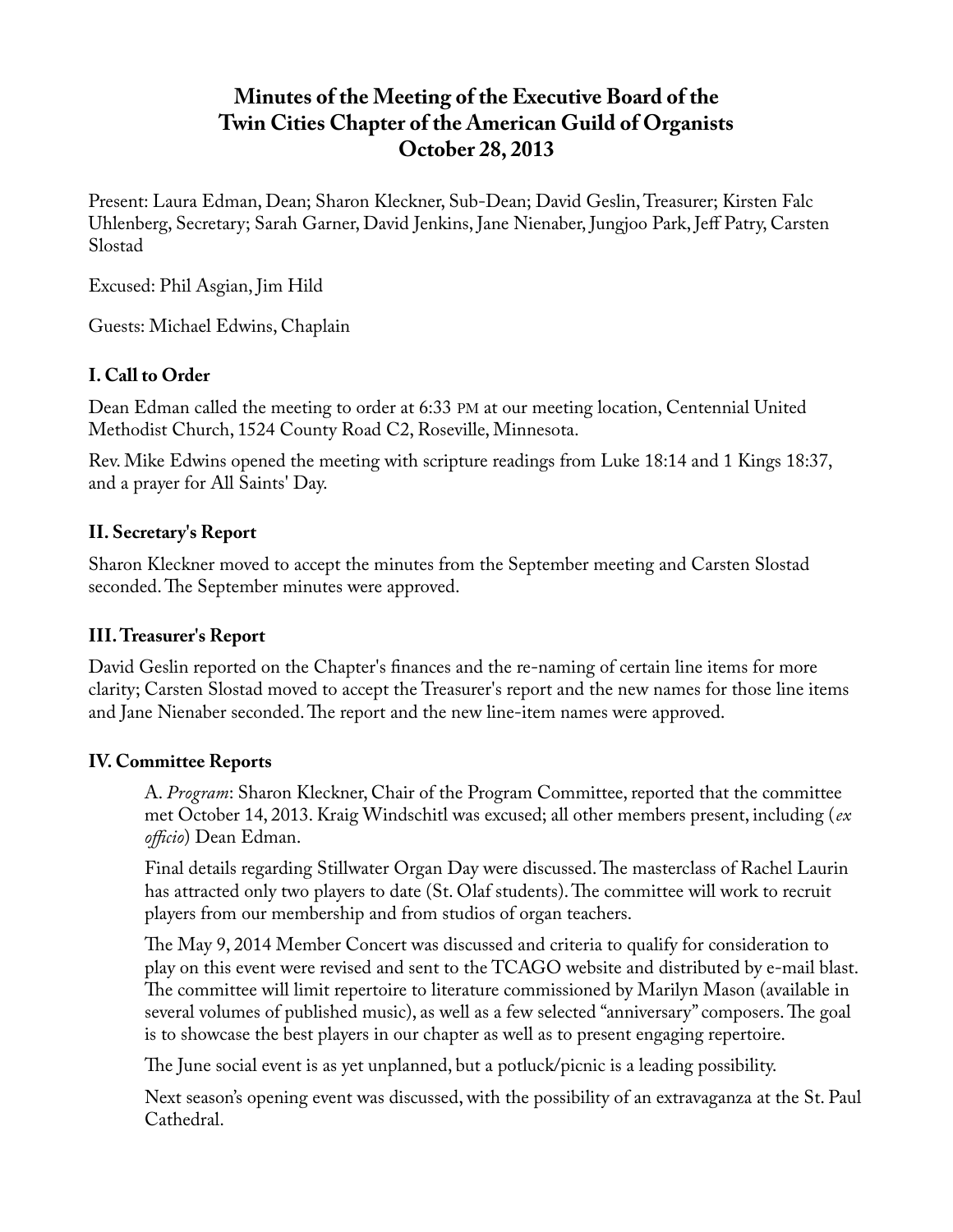B. *Membership*: Jane Nienaber, Registrar, reported that an additional 14 members have joined since last month's report for a total of 330 active members. The breakdown is:

| 161 Regular Members  | 21 Chapter Friends         |
|----------------------|----------------------------|
| 97 Special           | 23 Dual Chapter            |
| 8 Students           | 5 Voting Partner           |
| 1 Dual Student       | 4 Non-voting complimentary |
| 10 Students under 21 |                            |

There are 27 lapsed members. New members since last report are Mary Jo Gothmann (Regular) and Isaac Drewes (Non-voting Student). The new members' names for the September report were inadvertently omitted and are included here: Laura Hedstrom (Voting Student), Matthew Jakubisin (Voting Student), Joseph Trucano (Non-voting Dual), Jennifer Bose (Voting Student), Scott Turkington (Non-voting Dual), and Rachel Lee (Voting Student).

C. *Publicity*: David Jenkins reported that the committee met on September 24, 2013. The committee is working closely with the Education and Program Committees to promote Pipe Organ Discovery Day and the chapter events, respectively.

D. *Hospitality*: Carsten Slostad reported that the Hospitality Committee will serve refreshments at the November event.

#### **V. Pipe Organ Encounter Technical – Seattle Summary**

Dean Edman shared the report submitted by David H. Johnson, the St. Olaf College student who received scholarship funds from the Special Projects Committee (see the May 2013 Minutes, item VII.B.), describing his experience during the week-long program about organ building. He recounted a week of organ shop visits and demonstrations, and of hearing and playing various instruments in the Seattle/Tacoma area. He expressed his thanks and appreciation for the Chapter's support.

#### **VI. New Business**

A. Nominating Committee Board Members: Two Board members may serve on the Nominating Committee for the Executive Board Election; however, the Chair must be a non-Board member and not running for election. The committee will be asked to write up a description of the duties for the various positions to be filled.

B. Schedule for TCAGO Committees: Dean Edman shared a monthly schedule for committees to follow for a well-organized chapter:

**July**: Officer's Report due to National on July 1; no Board meeting; no *Pipenotes*

**August**: no *Pipenotes*

**September**: Opening Event

**December**: no Board meeting; combined *Pipenotes* for Dec./Jan.

**January**: choose Chair for Nominating Committee

**February**: Nominating Committee contacts people for Board officers and members; compile biographies/goals; Winter Tune-up; PODD